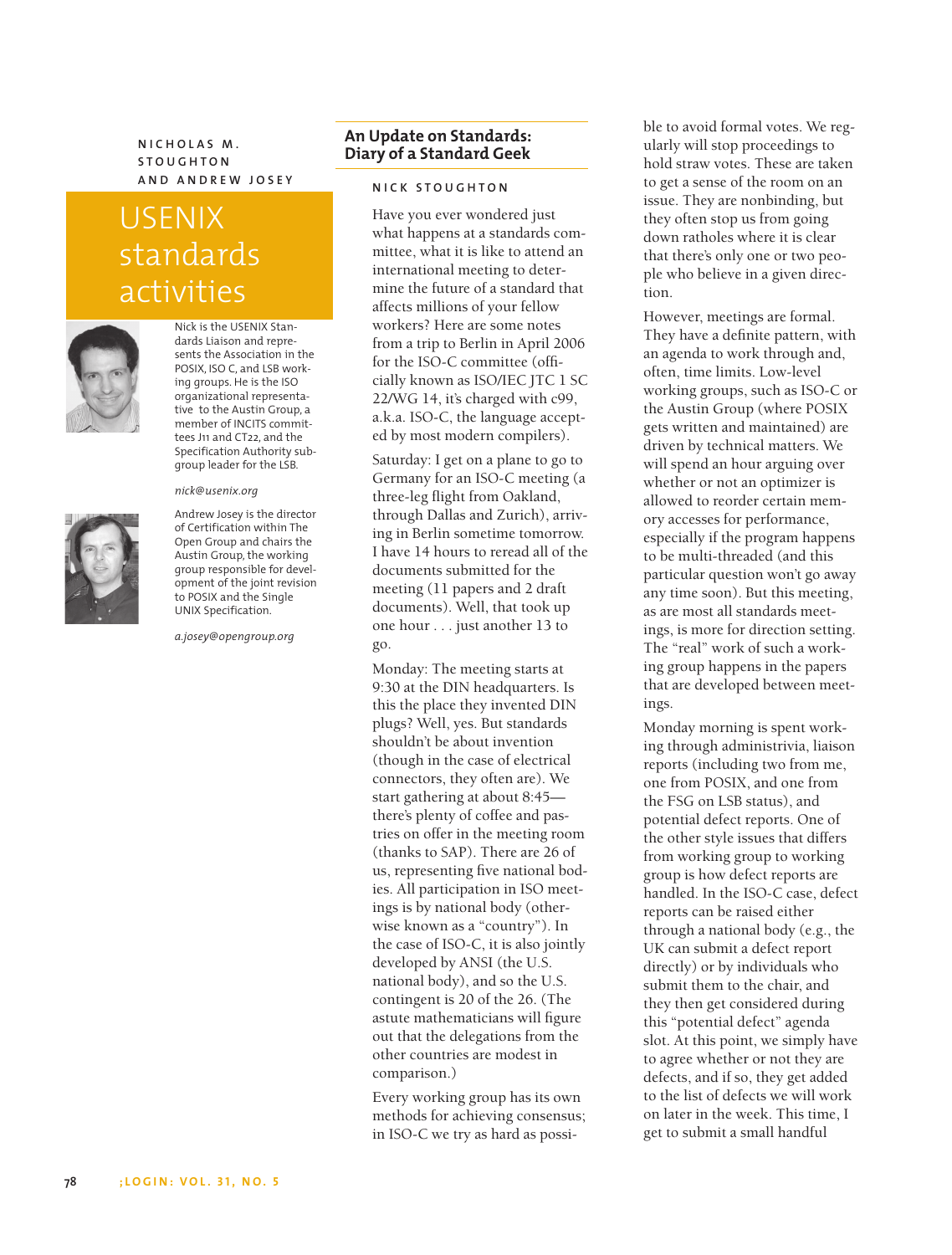on behalf of the Austin Group, where a conflict between C and POSIX appears to be present.

Monday lunch has me off to a local hotel for lunch provided by SAP. This is a rare treat . . . we usually don't get lunch provided for us!

Monday afternoon: Two papers are to be considered, one on "Managed Strings" and one (coming from the C++ committee) to add, to the floating point handling, macros to handle a maximum number of significant decimal digits. Although the concepts in the "Managed Strings" paper were interesting, they were all invention, with little existing practice, and overlapped with a paper I'm developing on I/O functions that use dynamic memory. The decimal digits work could be passed off to a subgroup who are writing a Technical Report on Decimal Floating Point (to align with the new revision of IEEE 754).

After coffee, it is time to talk about the "Security" TR (Technical Report). You may recall I have written about this in previous columns. At least it's now called "the bounds checking TR." It is looking like it may be ready for its next ballot at this point, and it appears to me now to be mostly harmless! However, members of the Austin Group had had serious concerns over it, and I presented a paper from them on these concerns. The author agreed to write a response to this paper. This may need a few discussions in the bar tonight!

Tuesday: It's time to talk about the decimal floating point document. This meeting is pleasant, because there is little political controversy, and for the majority of the meeting I can simply concentrate on the technical aspects of what we are doing. Now, if this had been SC 22, the parent

committee in ISO, the tone would be very different, and the discussions in the bar would have a very different feel to them!

Floating point is not one of my favorite subjects, so I spend much of the time while this is being discussed preparing for the Defect Report work we will be starting this afternoon.

In fact, it seems that most of us in the room feel like this . . . there are only three people talking, and everyone else is frantically clicking the keyboards on their laptops. Maybe they are reading their email. But you can't stop listening to the subject matter. Maybe there will be something that matters to POSIX, or to the LSB. No . . . that was too much to hope for!

Defect Reports take up much of the week. We start on Tuesday and will finish sometime Thursday. We work though the log of defects (which has just gotten longer because of the potential defects we turned into actual defects yesterday), usually starting from the top and going to the end. Those old, old defects at the top of the list have been looked at many times; we just can't find the right answer. Sometimes we will assign a small group to go off and consider a response (if there is anyone prepared to serve on such a breakout group). Or we'll give homework to one individual to write a response. If you want to see what a defect report looks like, look at http://www .open-std.org/jtc1/sc22/wg14/ www/docs/summary.htm.

Wednesday: More defect reports are discussed. You'd think a language as well established as C wouldn't have a lot of defects in the specification. But it is hard to write a specification, and one that is heavily used will always have many issues in it. Not all of them are bugs in the standard.

Often it is a misunderstanding on the part of the submitter, or a question that is outside the scope of the standard, or any of a host of other issues.

"If an incomplete array type has elements of unknown size, should the incomplete array type be a VLA type?"

"Must bit fields of type char nevertheless have the same signedness as ordinary objects of type char?"

"What if asctime() is called with a tm structure whose tm\_year field results in a year > 9999?"

"The first sentence of 6.7.5.2p2 seems to suggest that any ordinary identifier can have both block scope and function prototype scope and no linkage has a variably modified type. This is clearly wrong."

#### And so on . . .

Thursday: Wow! It looks like we might actually finish the agenda early for the week! We are done with defects. We just have the final reports from the defect review and the closing business to get through! Where's the next meeting? Portland, Oregon. What about the one after that? We have an invitation from the U.K. Then there's the action item review: who has to do what? by when? I have to help write the response to the Austin Group's concerns on the bounds checking TR (or at least ensure that the response is delivered). And I have to write the dynamic memory I/O functions report. My work is cut out for the next meeting. I can finally enjoy a couple of hours in Berlin before my flight home this evening.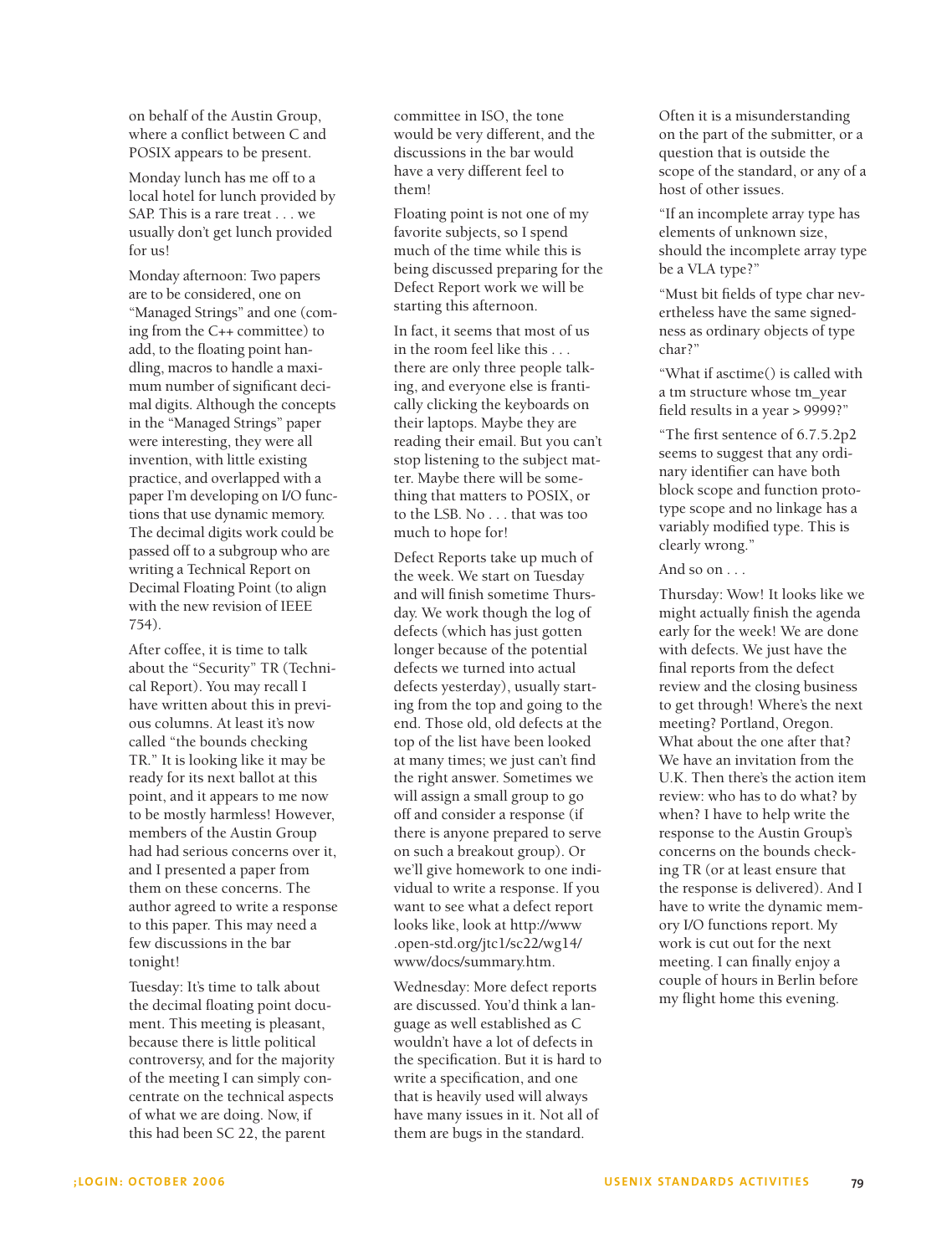## **Why Get Involved in POSIX?**

#### **A NDREW JOSEY**

One of the key factors leading to success for Linux and the UNIX system has been the adoption of popular, open standards such as the X Window System, TCP/IP, and the POSIX standards. Today we see a rapid evolution of IT systems and applications brought about by the adoption of the Internet and the changes that has brought to the way we work. But are the standards evolving fast enough to keep pace with the changes? This article gives a high-level look at the current POSIX standardization activity, how it works, and how you can contribute to helping it keep pace.

What is POSIX? POSIX, a registered trademark of the IEEE, is an acronym for "Portable Operating System Interfaces." The name POSIX was suggested by Richard Stallman in 1986. The most well known POSIX standard is IEEE Std. 1003.1 (or ISO Std. 9945, which is the same document), known for short as "POSIX.1." It specifies application programming interfaces (APIs) at the source level and is about source code portability. It is neither a code implementation nor an operating system, but a standard definition of a programming interface that those systems supporting the specification guarantee to provide to the application programmer. Both Operating System Vendors (OSVs) and Independent Software Vendors (ISVs) have implemented software that conforms to this standard.

The major sections of POSIX.1 are definitions, utilities (such as awk, grep, ps, and vi), headers (such as unistd.h, sys/select.h, and other C headers), threads, networking, real time, internationalization, and math functions. In total, the standard describes over 1,350 interfaces.

If POSIX.1 is mentioned as a requirement for your software project, that does not tell you much. POSIX.1 is large (3,600 pages) and no project needs everything (even OSVs rarely implement every optional interface). The POSIX.1 standard is structured into modules known as option groups. A minimal set of interfaces and functionality is required for all POSIX systems. The majority of all functionality is optional. For a good description of options and their status in Linux and glibc, see http:// people.redhat.com/~drepper/ posix-option-groups.html.

There are several common misconceptions about POSIX. Since its development started in the mid 1980s, one common misconception is that it has not changed for some time; it is outdated and irrelevant. The latest version of the POSIX.1 standard was produced in 2001 and updated in 2004: it is known as IEEE Std. 1003.1, 2004 Edition. Work is now underway to revise the standard to produce a new revision in 2008. Although the new versions of the standard are in general upwardly compatible with the original, many hundreds of interfaces that have been added since then. Your participation is needed to help keep it up to date and to keep pace with the developments in the industry.

Another common misconception is that you need to be an IEEE member to participate. The latest edition was developed by the Austin Group, an open working group found at http://www .opengroup.org/austin/. Participation is free and open to all interested parties (you just need to join the mailing list). Decisions are made by consensus;

sometimes consensus is reached easily, and sometimes only after heated discussion! The more people involved in such discussions, the more likely it is that when consensus is reached, the right decision has been made. That's why your participation is so important. Readers should note, however, that the mailing lists are not a technical support forum. All the major UNIX players and open source distributions are represented in the Austin Group.

Today the approach to the POSIX standard development is one of "write once, adopt everywhere," with a single open technical working group and the resulting documents being adopted by IEEE as the POSIX standard, adopted by The Open Group as the Base Specifications of the Single UNIX Specification, and by the International Standards Organization as an international standard (which in turn means that it may be a national standard in your country; for example, the British Standards Institute has adopted ISO 9945 as a BS).

So does this mean that the POSIX.1 standard is complete and perfect? No. Like any large product, it has bugs, and there is an ongoing bug reporting and fixing process to refine the document as implementation experience grows. Although the standard cannot change overnight, there is a mechanism both to make regular technical corrections and also to collect items for future directions. To report a bug or suggest a change, please use the defect report form at http:// www.opengroup.org/austin/ defectform.html.

Is POSIX still relevant? Yes. Standard interfaces mean easier porting of applications. The POSIX interfaces are widely implemented and referenced in other standardization efforts, includ